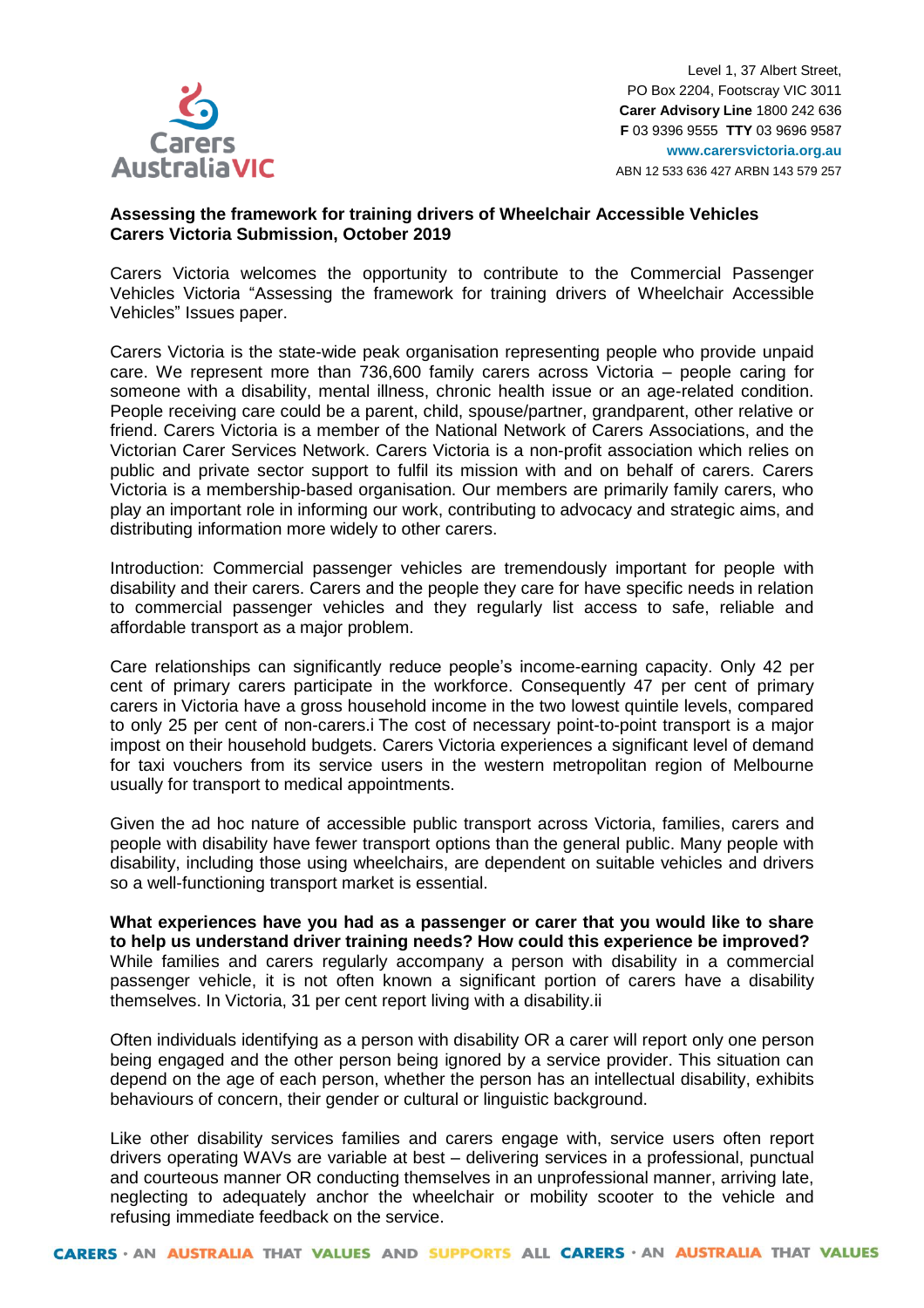At a more systemic level, the following are common themes families and carers commonly report as passengers of WAVs:

### **Taking advantage of individuals**

Drivers sometimes taking a longer and more costly route.

### **Complaints**

Due to historic violence, abuse, neglect and exploitation of people with disability, their families and carers, passengers of WAVs often feel uncomfortable in raising their concerns at the time of an incident or making a formal complaint with the management of a service provider. Another reason for low numbers of complaints are 'thin markets' in disability services; thin markets occur when only one or two service providers are available; this problem commonly occurs in regional and rural areas. Families and carers are concerned if they make a complaint, the service provider will withdraw their service. A driver avoiding a passenger's patronage severely affects the passengers' capacity to live a regular life. Consequences can include more reliance on families and carers to provide transport or people with disability curtailing their participation in their community and economic life. Drivers in areas with few WAVs are in a powerful market position.

### **A new driver regularly appearing**

Difficulty in establishing a rapport with the driver and educating them in appropriate practices. Families and carers report better experiences when they have a relationship with a regular driver whom they book directly through a personal exchange of phone numbers rather than contacting the Booking Service Provider who will simply send the first available driver.

#### **Assistance animals**

It is frequently reported to Carers Victoria and in the media some drivers refuse to accept assistance animals leaving passengers stranded with few options to arrive at their destination at the time they intended.

#### **Damage to the wheelchair**

Notwithstanding the safety aspect of an improperly anchored wheelchair, the chair is often very valuable. It is easy to do \$4,000 damage to a wheelchair. A \$35,000 wheelchair may be worth more than the vehicle transporting it.

#### **Recommendations:**

- 1. Explore WAV insurance for damage to passenger goods
- 2. Regularly assess the viability of the WAV market and adjust payments as required
- 3. Appoint an economist skilled in thin markets to report on optimising the WAV market

## **Do you believe the current W endorsement model is effective in assisting industry to meet safety duties related to passengers who travel in a wheelchair or mobility scooter? Why, or why not?**

The response to this question can be found in CPVV's State of the Industry Report which found while 81 per cent of passengers report satisfaction with equipment operation<sup>iii</sup>, a disturbing 19 per cent don't. With nearly one in five being unsatisfied with safety equipment, the risk to passengers is high.

The current model of endorsement appears to be more focused on technical aspects of safety for wheelchair and mobility scooter passengers such as correct anchoring of equipment to the vehicle. However, the current model is less effective if we have a broader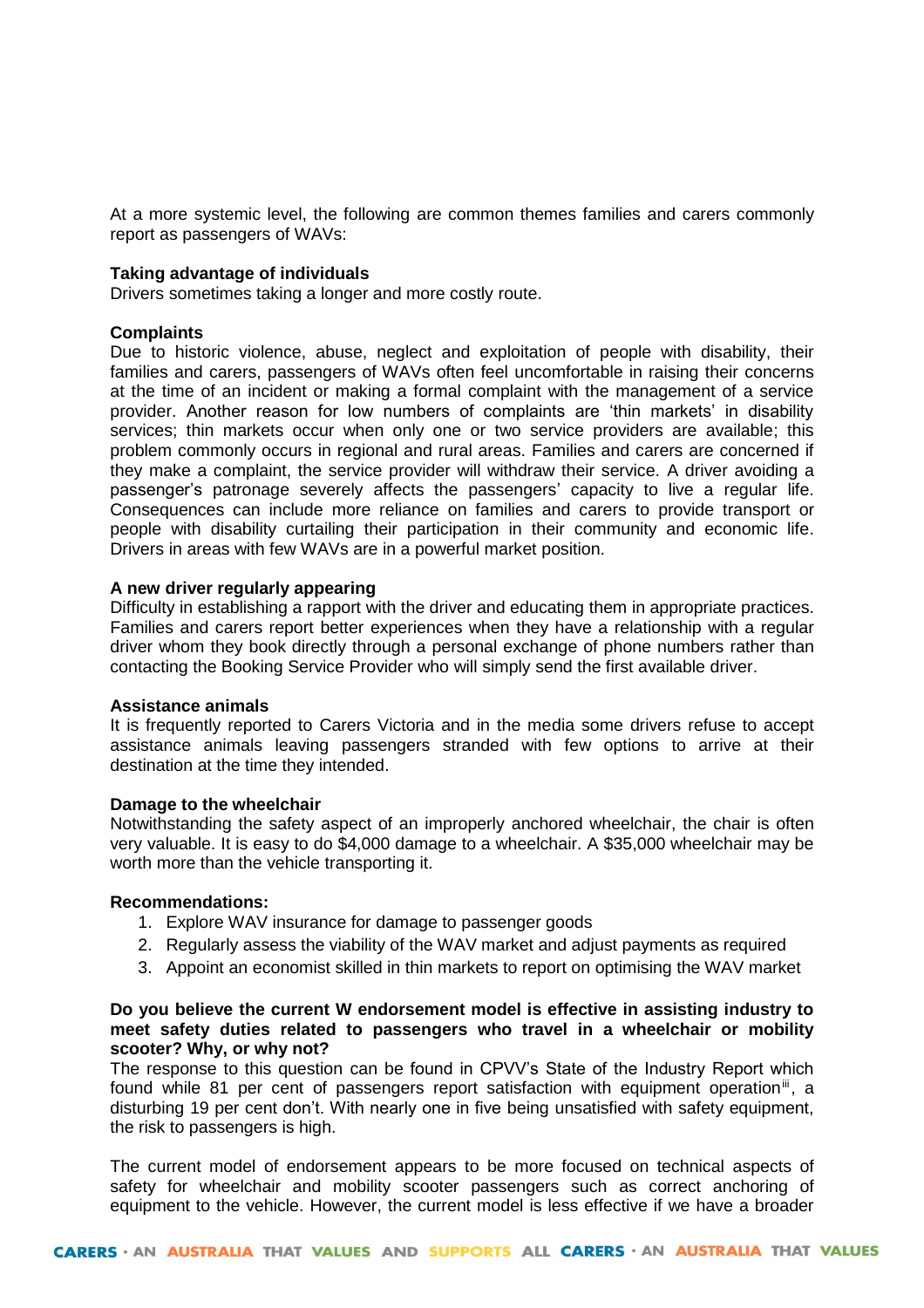understanding of safety to include the passengers' comfort and ability to communicate with the driver about their role including tethering the wheelchair, determining the route taken and being understood and respected. To be able to address these aspects of passenger safety, the current W endorsement model should be revised to include a reporting system penalising drivers who do not adhere to safety guidelines.

# **Who do you believe is best placed to deliver service specific training and assess competencies for WAV drivers?**

An answer to this question can depend on whether learning is considered to occur in a finite context such as classroom which is then applied in specific contexts or whether it is ongoing and can be built upon through practice and experience via peer models or consumer experience.

It is also a powerful learning tool to hear from people with lived experience of caring and disability. This can occur in face-face training sessions or via video. The case study on 13 cabs in the Issue Paper (page 7) is a good model for refining driver training across a range of other disabilities.

Like other professional development, training and assessment should be carried out by agents independent of employers who are themselves certified in training and assessment and can offer authentic assessments to reflect drivers' range of competencies.

# **Does TLIC2040 - Provide wheelchair accessible taxi services to passengers with disabilities remain an appropriate assessment framework for Victorian WAV drivers? If not, is there a more appropriate framework available?**

The Issues Paper states assessment to achieve W endorsement is broadly based on TLIC2040 – Provide wheelchair accessible taxi services to passengers with disabilities. Importantly this training module requires drivers to 'apply ethical behaviour' to "ensure any form of sexual harassment, physical or mental abuse, intimidation towards passengers with disabilities or fraudulent behaviour does not occur". However, the Issues Paper states training is not compulsory.

The unit TLIC2040 is an appropriate assessment framework for WAV drivers in Victoria if indeed drivers are required to undertake it. As a national qualification, all states and territories can use it, making it an Australian standard for all drivers.

Moreover, drivers in Victoria should be required to undertake some theoretical training similar to that undertaken in Queensland such as training in disability awareness and antidiscrimination, including sexual harassment.

## **Recommendations:**

- 1. Phase "TLIC2040 Provide wheelchair accessible taxi services to passengers with disabilities" in as the basis of training for all drivers of WAVs in Victoria
- 2. Drivers receive regular update training to ensure their WAV skills are current

# **How can CPVV and industry ensure that the skills associated with providing WAV services remain current without imposing undue regulatory burden on industry?**

The CPVV Issues Paper concern about the potential for regulation as onerous is misguided. Regulation is a necessary part of a functioning complex modern society and determinations of whether regulation should be reformed to be increased or decreased should be based on how effective regulations are in ensuring the safety of WAV passengers. The safety and